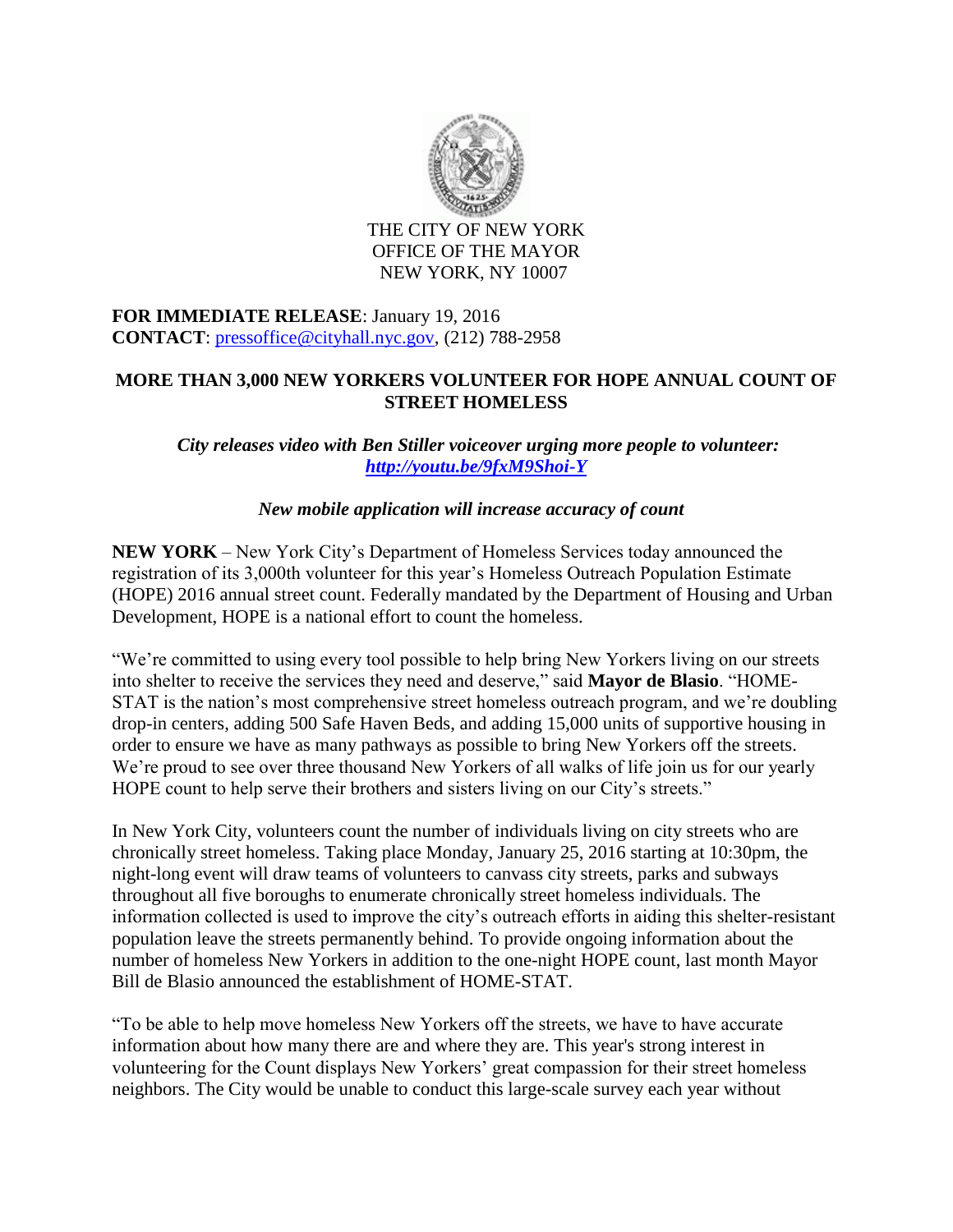community members dedicating themselves to the cause," said **Human Resources Administration Commissioner Steven Banks**. "The federally mandated HOPE count provides numbers for one point in time. That's why Mayor de Blasio created HOME-STAT, which will give us continuing information about the number and location of homeless New Yorkers and better tools for bringing them inside."

Actor and director Ben Stiller has been actively helping recruit volunteers for HOPE. Over the last several months, Stiller has encouraged his 5.08 million Twitter followers to sign up and participate in the count. You can see an example of his messaging [here.](http://bit.ly/1WfdW5d) This week the City released a video with voiceover by Ben Stiller urging more people to volunteer. The video can be found [here.](http://youtu.be/9fxM9Shoi-Y)

To help boost the efficiency and productivity of the program, this year, the City will pilot a new HOPE mobile iOS app allowing volunteers to use GPS-powered maps of their assigned routes and submit digital questionnaires. The digital capabilities will increase efficiency, accuracy and accountability in the data collection process, as well as improve analytic efforts. Five teams (one in each borough) will be equipped with this technology.

City Council Speaker Melissa Mark-Viverito sent out an e-mail letter to all Council Members and their staff late last week asking for their participation. Involvement by elected officials is the highest ever this year; 17 elected officials will be joining the group.

"It's not easy to bring many street homeless off the street permanently. That's why Mayor de Blasio has put in place all the tools needed to find New Yorkers living on the streets, win their trust and move them into a program that will provide services targeted to their needs," said **Commissioner Banks**. "That starts with HOME-STAT, the most comprehensive outreach program, and substantially increasing drop-in centers, safe haven beds and supportive housingthe programs proven to help homeless individuals come in from the streets."

Last Monday, DHS held #nycHOPEday, a Twitter social media event focused on encouraging New Yorkers to spread compassion for the city's street homeless population, asking their family, friends, colleagues and neighbors to "register for HOPE." Participants contributed pictures of themselves holding signs explaining the importance of HOPE to themselves, their communities and the city. An example of this twitter messaging can be found [here.](http://bit.ly/1ZpWEST)

Several participating elected officials, including Assembly Member Walter Mosley, Council Members Helen Rosenthal, Rosie Mendez, Stephen Levin, Corey Johnson, Ben Kallos, Vincent Gentile, and State Senators Brad Hoylman and Gustavo Rivera also posted "selfies" with a similar message, sharing the tagged posts with their constituents via the channel. Through this effort, DHS was able to secure 221 volunteer registrants, the second highest single day registration number ever for the NYC HOPE Count.

DHS aims to surpass the 3,000 volunteers previously recruited for the 2015 count, and continues to encourage New Yorkers to volunteer. To learn more about how you can register to become a volunteer, please visit [www.nyc.gov/hope.](http://www.nyc.gov/hope)